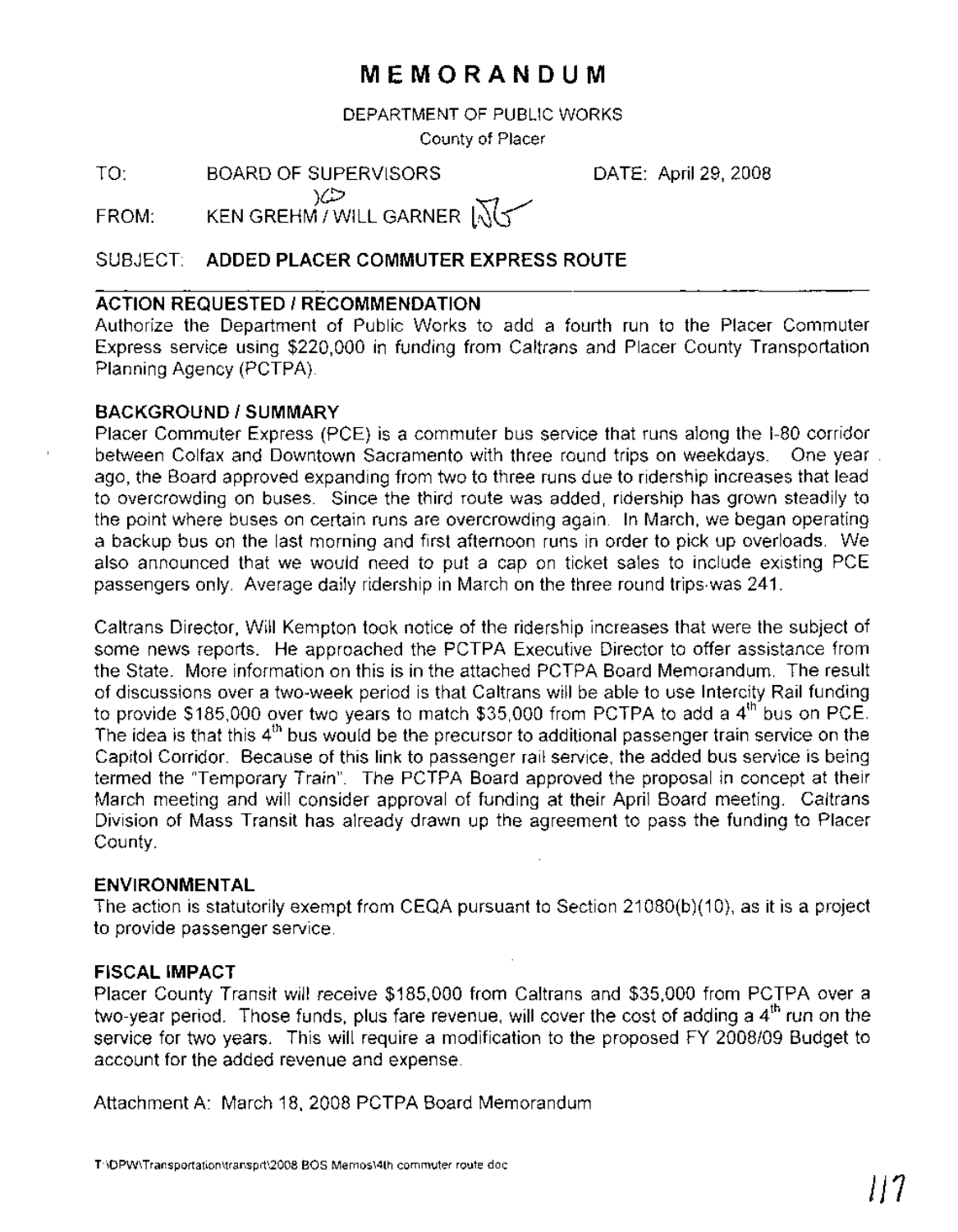

*MEMORANDUM*

TO: Board of Directors DATE: March 18,2008

FROM: Celia McAdam, Executive Director

### SUBJECT: "TEMPORARY TRAIN" SERVICE PROPOSAL

#### ACTION REQUESTED

Direct staffto work with Caltrans, Placer Commuter Express, Capitol Corridor Joint Powers Authority, and other appropriate parties to implement a "temporary train" commuter transit service in the 1-80 corridor.

#### BACKGROUND

Both the Capitol Corridor and Placer Commuter Express (PCE) buses operate in the 1-80 corridor between Auburn and Sacramento. The Capitol Corridor is restricted to one round trip per day, and is 75% full. PCTPA has been working aggressively over many years to increase that service, but Union Pacific has not yet been willing to allow the additional passenger capacity.

PCE operates three round trips between Colfax and downtown Sacramento, with stops at Auburn, Penryn, Loomis, Rocklin, and Roseville. The runs are full at key times in both the morning and afternoon requiring Placer County to restrict pass sales.

#### DISCUSSION

In the wake of news reports of the overflow of PCE transit riders, Caltrans Director Will Kempton contacted PCTPA staff on March 13 to offer the State's help. Specifically, Caltrans would be willing to provide majority funding of additional PCE service if PCTPA could come up with some matching funds and a specific proposal of how to do it.

Such a proposal is no easy task. Transit operations funding is one of the most difficult items to fund, due to restrictions under Article XIX of the State Constitution. Moreover, Caltrans does not control any funds that can be used for traditional bus transit operations.

However, through the Intercity Rail Program, Caltrans funds bus connections to trains. The proposal, shown in Attachment 1, would be for Caltrans to fund the 4th bus on the Placer Commuter Express as a "temporary train" for two years, until additional passenger rail service could be established in the same corridor. The "temporary train" would limit stops to Rocklin, Loomis, and Auburn, and could be started using leased buses within one month of approval.

In match to the Intercity Rail funding, we would need approximately \$35,000 over the next two years. These funds could potentially be redirected from other Local Transportation Fund (LIF) programs such as Article 3 Bicycle and Pedestrian Account or Article 4.5 Community Transit.

The proposal was submitted to Director Kempton on March 17,2008. However, the situation is proving to be dynamic as ongoing discussions with Placer Commuter Express, Caltrans Division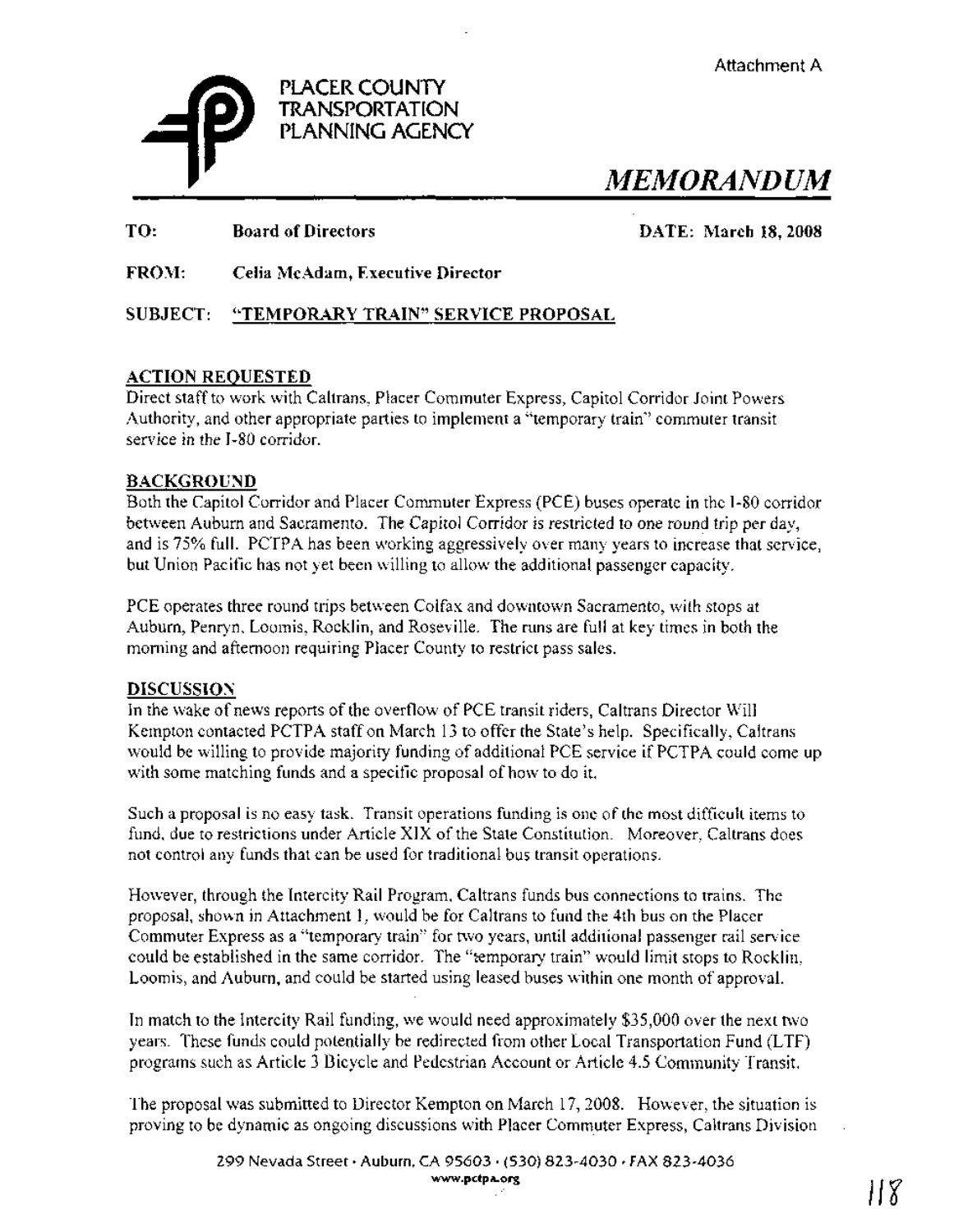#### **Board of Directors "TEMPORARY TRAIN" SERVICE PROPOSAL March 2008** Page 2

of Rail, CCJPA, and others indicate much more work is needed to work out issues regarding requirements and constraints of Intercity Rail funding while providing the additional service that Placer residents need.

With Board direction to continue pursuing the "temporary train" concept to bring additional transit service to Placer County, staff will work to further refine the proposal. Assuming a strategy can be developed that meets legal and logistical requirements,.staffwill be bringing the final proposal and funding package to the TAC and Board for action..

CM:ss

Attachment 1: "Temporary Train" Funding Proposal for Placer Commuter Express